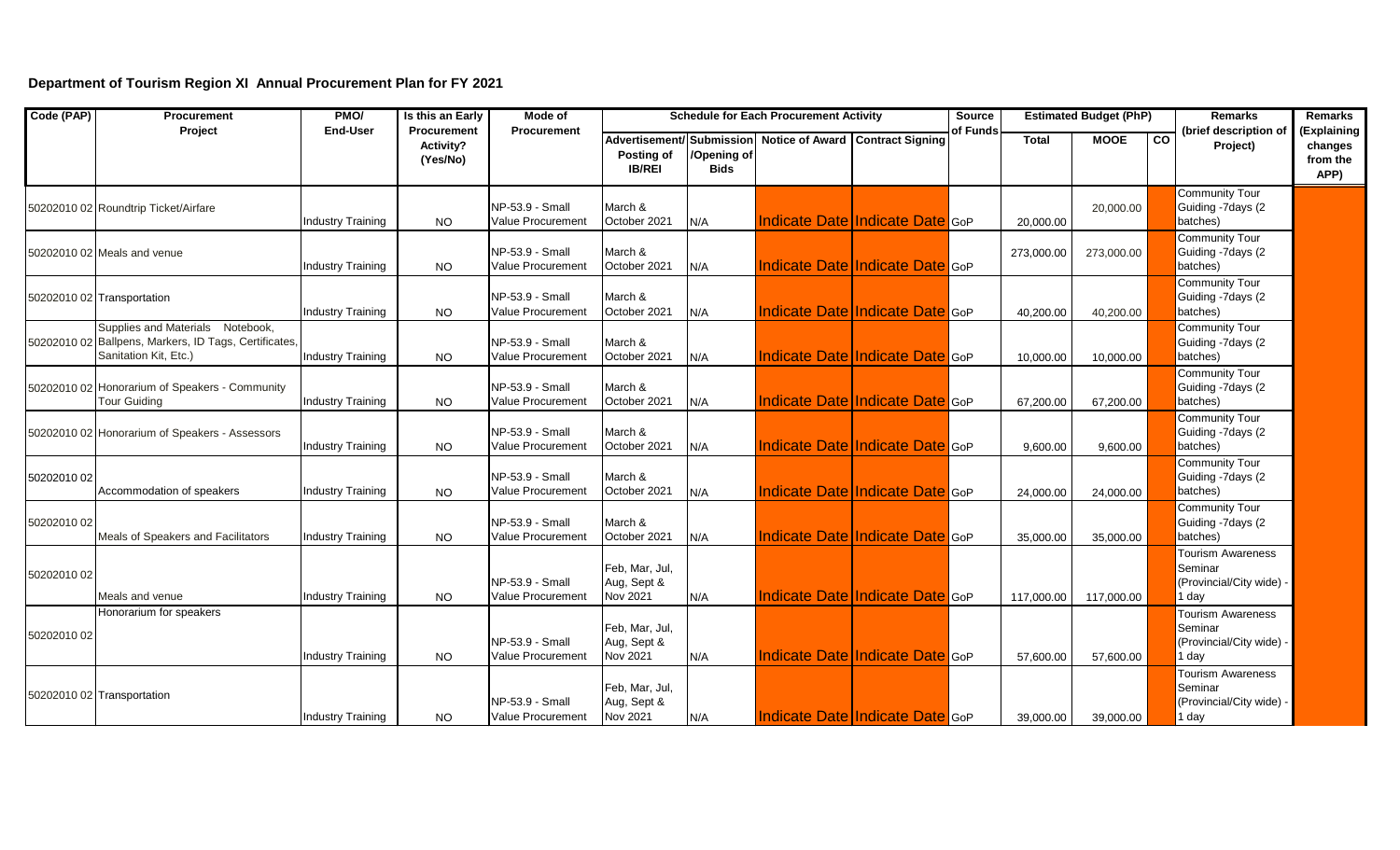| 50202010 02 | Supplies and Materials (Notebook,<br>Ballpens, Markers,<br>ID Tags, Certificates, Sanitation Kit,<br>Etc.)          | <b>Industry Training</b> | <b>NO</b> | NP-53.9 - Small<br>Value Procurement | Feb, Mar, Jul,<br>Aug, Sept &<br><b>Nov 2021</b> | N/A | <b>Indicate Date Indicate Date GoP</b> |  | 30,000.00  | 30,000.00  | <b>Tourism Awareness</b><br>Seminar<br>(Provincial/City wide)<br>l day |
|-------------|---------------------------------------------------------------------------------------------------------------------|--------------------------|-----------|--------------------------------------|--------------------------------------------------|-----|----------------------------------------|--|------------|------------|------------------------------------------------------------------------|
|             | 50202010 02 Meals of the speaker                                                                                    | <b>Industry Training</b> | NO.       | NP-53.9 - Small<br>Value Procurement | Feb, Mar, Jul,<br>Aug, Sept &<br><b>Nov 2021</b> | N/A | Indicate Date Indicate Date GoP        |  | 15,000.00  | 15,000.00  | <b>Tourism Awareness</b><br>Seminar<br>(Provincial/City wide)<br>I day |
| 50202010 02 | Meals and venue                                                                                                     | <b>Industry Training</b> | <b>NO</b> | NP-53.9 - Small<br>Value Procurement | May & October<br>2021                            | N/A | Indicate Date Indicate Date GoP        |  | 227,500.00 | 227,500.00 | Mountain/Water<br>Search and Rescue<br>Training                        |
| 50202010 02 | Honorarium for speakers                                                                                             | <b>Industry Training</b> | <b>NO</b> | NP-53.9 - Small<br>Value Procurement | May & October<br>2021                            | N/A | <b>Indicate Date Indicate Date GoP</b> |  | 19,200.00  | 19,200.00  | Mountain/Water<br>Search and Rescue<br>Training                        |
| 50202010 02 | Token for speakers                                                                                                  | <b>Industry Training</b> | <b>NO</b> | NP-53.9 - Small<br>Value Procurement | May & October<br>2021                            | N/A | Indicate Date Indicate Date GoP        |  | 18,000.00  | 18,000.00  | Mountain/Water<br>Search and Rescue<br>Training                        |
| 50202010 02 | Accommodation of speakers                                                                                           | <b>Industry Training</b> | <b>NO</b> | NP-53.9 - Small<br>Value Procurement | May & October<br>2021                            | N/A | <b>Indicate Date Indicate Date GOP</b> |  | 60,000.00  | 60,000.00  | Mountain/Water<br>Search and Rescue<br>Training                        |
|             | 50202010 02 Transportation                                                                                          | <b>Industry Training</b> | NO.       | NP-53.9 - Small<br>Value Procurement | May & October<br>2021                            | N/A | Indicate Date Indicate Date GoP        |  | 40,200.00  | 40,200.00  | Mountain/Water<br>Search and Rescue<br>Training                        |
|             | 50202010 02 Supplies and materials & rental of<br>equipment                                                         | <b>Industry Training</b> | NO.       | NP-53.9 - Small<br>Value Procurement | May & October<br>2021                            | N/A | Indicate Date Indicate Date GoP        |  | 15,000.00  | 15,000.00  | Mountain/Water<br>Search and Rescue<br>Training                        |
|             | Supplies and Materials (Notebook,<br>50202010 02 Ballpens, Markers, ID Tags, Certificates,<br>Sanitation Kit, Etc.) | Industry Training        | <b>NO</b> | NP-53.9 - Small<br>Value Procurement | May & October<br>2021                            | N/A | Indicate Date Indicate Date GoP        |  | 9,900.00   | 9,900.00   | Mountain/Water<br>Search and Rescue<br>Training                        |
|             | 50202010 02 Meals of the speakers                                                                                   | <b>Industry Training</b> | <b>NO</b> | NP-53.9 - Small<br>Value Procurement | May & October<br>2021                            | N/A | <b>Indicate Date Indicate Date GOP</b> |  | 20,000.00  | 20,000.00  | Mountain/Water<br>Search and Rescue<br>Training                        |
| 50202010 02 | Meals and venue                                                                                                     | <b>Industry Training</b> | NO.       | NP-53.9 - Small<br>Value Procurement | March, August<br>& November<br>2021              | N/A | <b>Indicate Date Indicate Date GOP</b> |  | 117,000.00 | 117,000.00 | Training on Homestay<br>Operation                                      |
| 50202010 02 | Honorarium for speakers                                                                                             | <b>Industry Training</b> | <b>NO</b> | NP-53.9 - Small<br>Value Procurement | March, August<br>& November<br>2021              | N/A | Indicate Date Indicate Date GoP        |  | 57,600.00  | 57,600.00  | Training on Homestay<br>Operation                                      |
| 50202010 02 | Accommodation of speakers                                                                                           | Industry Training        | <b>NO</b> | NP-53.9 - Small<br>Value Procurement | March, August<br>& November<br>2021              | N/A | <b>Indicate Date Indicate Date GoP</b> |  | 8,000.00   | 8,000.00   | Training on Homestay<br>Operation                                      |
|             | 50202010 02 Transportation                                                                                          | <b>Industry Training</b> | <b>NO</b> | NP-53.9 - Small<br>Value Procurement | March, August<br>& November<br>2021              | N/A | Indicate Date Indicate Date GoP        |  | 32,000.00  | 32,000.00  | Training on Homestay<br>Operation                                      |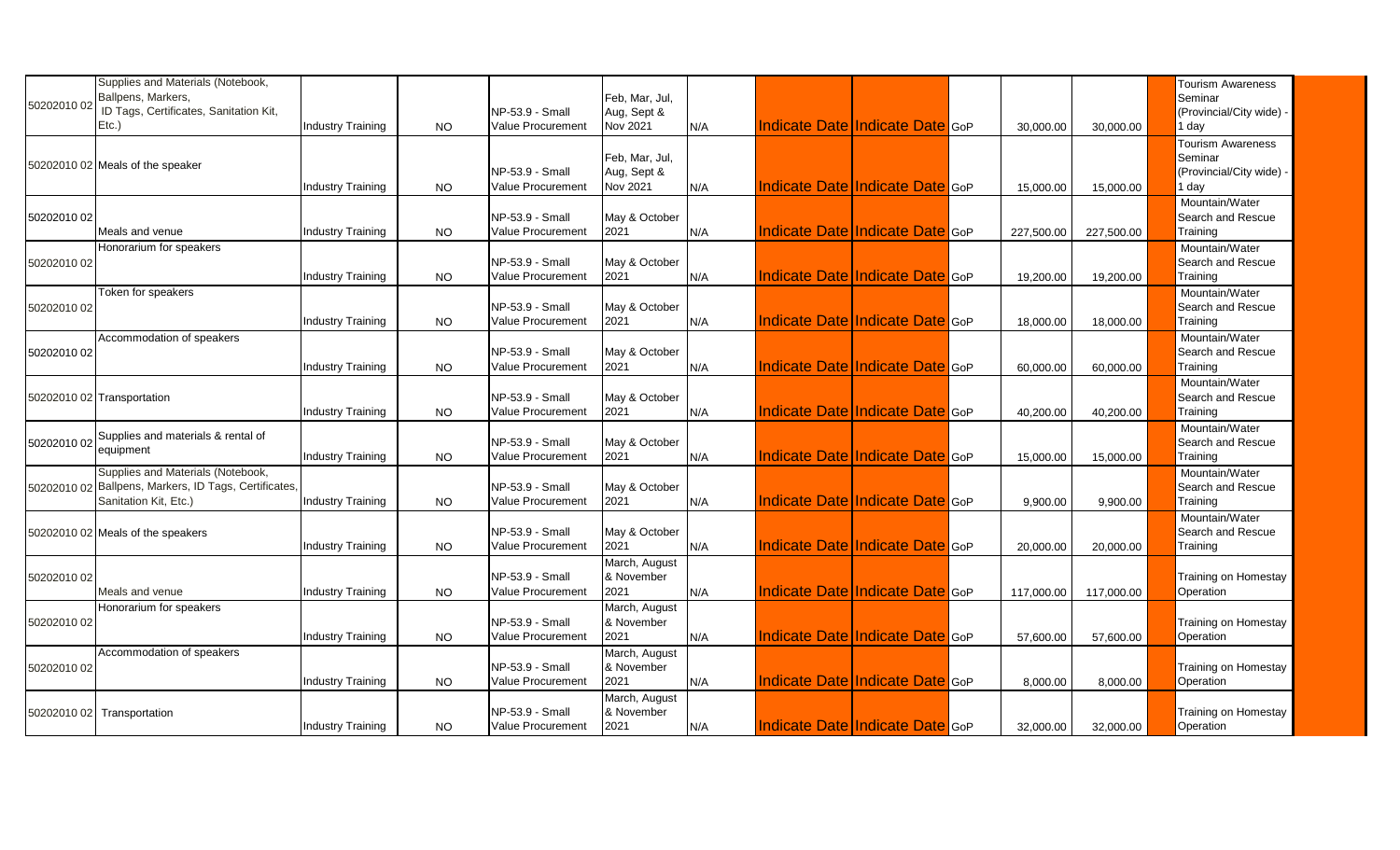|             | Supplies and Materials (Notebook,                                  |                          |           |                                             | March, August          |      |                                 |                                        |            |            |                                                       |
|-------------|--------------------------------------------------------------------|--------------------------|-----------|---------------------------------------------|------------------------|------|---------------------------------|----------------------------------------|------------|------------|-------------------------------------------------------|
|             | 50202010 02 Ballpens, Markers, ID Tags, Certificates,              |                          |           | NP-53.9 - Small                             | & November             |      |                                 |                                        |            |            | Training on Homestay                                  |
|             | Sanitation Kit, Etc.)                                              | <b>Industry Training</b> | <b>NO</b> | Value Procurement                           | 2021                   | N/A  | Indicate Date Indicate Date GoP |                                        | 10,000.00  | 10,000.00  | Operation                                             |
|             |                                                                    |                          |           |                                             | March, August          |      |                                 |                                        |            |            |                                                       |
|             | 50202010 02 Meals of the speakers                                  |                          |           | NP-53.9 - Small<br><b>Value Procurement</b> | & November<br>2021     |      |                                 | Indicate Date Indicate Date GoP        |            |            | Training on Homestay                                  |
|             |                                                                    | Industry Training        | NO.       | NP-53.9 - Small                             |                        | N/A  |                                 |                                        | 8,000.00   | 8,000.00   | Operation                                             |
|             | 50202010 02 Roundtrip ticket/airfare                               | <b>Industry Training</b> | <b>NO</b> | <b>Value Procurement</b>                    | April & August<br>2021 | IN/A |                                 | Indicate Date Indicate Date GoP        | 20000      |            | Community-Based<br>Kulinarya                          |
|             |                                                                    |                          |           | NP-53.9 - Small                             | April & August         |      |                                 |                                        |            | 20,000.00  | Community-Based                                       |
|             | 50202010 02 Meals and venue                                        | Industry Training        | NO.       | <b>Value Procurement</b>                    | 2021                   | N/A  |                                 | Indicate Date Indicate Date GoP        | 117000     | 117,000.00 | Kulinarya                                             |
|             |                                                                    |                          |           | NP-53.9 - Small                             | April & August         |      |                                 |                                        |            |            | Community-Based                                       |
|             | 50202010 02 Rental of equipment/ kitchen rental                    | <b>Industry Training</b> | <b>NO</b> | Value Procurement                           | 2021                   | N/A  |                                 | Indicate Date Indicate Date GoP        | 45000      | 45,000.00  | Kulinarya                                             |
|             |                                                                    |                          |           | NP-53.9 - Small                             | April & August         |      |                                 |                                        |            |            | Community-Based                                       |
|             | 50202010 02 Honorarium of speakers                                 | Industry Training        | <b>NO</b> | Value Procurement                           | 2021                   | N/A  | Indicate Date Indicate Date GoP |                                        | 57600      | 57,600.00  | Kulinarya                                             |
|             | Accommodation of speakers and                                      |                          |           | NP-53.9 - Small                             | April & August         |      |                                 |                                        |            |            | <b>Community-Based</b>                                |
| 50202010 02 | facilitators                                                       | <b>Industry Training</b> | <b>NO</b> | <b>Value Procurement</b>                    | 2021                   | N/A  |                                 | Indicate Date Indicate Date GoP        | 18000      | 18,000.00  | Kulinarya                                             |
|             |                                                                    |                          |           | NP-53.9 - Small                             | April & August         |      |                                 |                                        |            |            | Community-Based                                       |
|             | 50202010 02 Transportation                                         | <b>Industry Training</b> | <b>NO</b> | Value Procurement                           | 2021                   | N/A  |                                 | Indicate Date Indicate Date GoP        | 40200      | 40,200.00  | Kulinarya                                             |
|             | 50202010 02 Supplies and materials/ingredients                     |                          |           | NP-53.9 - Small                             | April & August         |      |                                 |                                        |            |            | Community-Based                                       |
|             |                                                                    | <b>Industry Training</b> | NO.       | <b>Value Procurement</b>                    | 2021                   | N/A  |                                 | Indicate Date Indicate Date GoP        | 30000      | 30,000.00  | Kulinarya                                             |
|             | 50202010 02 Documentation and video production                     |                          |           | NP-53.9 - Small                             | April & August         |      |                                 |                                        |            |            | Community-Based                                       |
|             |                                                                    | Industry Training        | <b>NO</b> | Value Procurement                           | 2021                   | N/A  |                                 | Indicate Date Indicate Date GoP        | 90000      | 90,000.00  | Kulinarya                                             |
|             |                                                                    |                          |           |                                             |                        |      |                                 |                                        |            |            | Sustainable Tourism                                   |
| 50202010 02 | Professional fee (training provider -                              |                          |           |                                             |                        |      |                                 |                                        |            |            | Ecotourism/ Cultural                                  |
|             | package fees)                                                      |                          |           | NP-53.9 - Small<br><b>Value Procurement</b> | September<br>2021      |      |                                 | Indicate Date Indicate Date GoP        |            |            | <b>Tourism Development</b><br><b>Training Program</b> |
|             |                                                                    | <b>Industry Training</b> | NO.       |                                             |                        | N/A  |                                 |                                        | 200,000.00 | 200,000.00 |                                                       |
|             |                                                                    |                          |           |                                             |                        |      |                                 |                                        |            |            | Sustainable Tourism<br>Ecotourism/ Cultural           |
|             | 50202010 02 Meals and venue                                        |                          |           | NP-53.9 - Small                             | September              |      |                                 |                                        |            |            | <b>Tourism Development</b>                            |
|             |                                                                    | <b>Industry Training</b> | NO.       | Value Procurement                           | 2021                   | N/A  |                                 | <b>Indicate Date Indicate Date GoP</b> | 175,500.00 | 175,500.00 | <b>Training Program</b>                               |
|             |                                                                    |                          |           |                                             |                        |      |                                 |                                        |            |            | Sustainable Tourism /                                 |
|             |                                                                    |                          |           |                                             |                        |      |                                 |                                        |            |            | Ecotourism/ Cultural                                  |
|             | 50202010 02 Transportation                                         |                          |           | NP-53.9 - Small                             | September              |      |                                 |                                        |            |            | Tourism Development                                   |
|             |                                                                    | <b>Industry Training</b> | NO.       | Value Procurement                           | 2021                   | N/A  | Indicate Date Indicate Date GoP |                                        | 36,000.00  | 36,000.00  | <b>Training Program</b>                               |
|             |                                                                    |                          |           |                                             |                        |      |                                 |                                        |            |            | Sustainable Tourism                                   |
|             |                                                                    |                          |           |                                             |                        |      |                                 |                                        |            |            | Ecotourism/ Cultural                                  |
|             | 50202010 02 Meals of the speakers                                  |                          |           | NP-53.9 - Small                             | September              |      |                                 |                                        |            |            | <b>Tourism Development</b>                            |
|             |                                                                    | <b>Industry Training</b> | NO.       | Value Procurement                           | 2021                   | N/A  |                                 | Indicate Date Indicate Date GoP        | 15,000.00  | 15,000.00  | <b>Training Program</b>                               |
|             |                                                                    |                          |           |                                             |                        |      |                                 |                                        |            |            | Sustainable Tourism /                                 |
|             | 50202010 02 Documentation and video production                     |                          |           |                                             |                        |      |                                 |                                        |            |            | Ecotourism/ Cultural                                  |
|             |                                                                    |                          |           | NP-53.9 - Small                             | September              |      |                                 |                                        |            |            | Tourism Development                                   |
|             |                                                                    | <b>Industry Training</b> | NO.       | Value Procurement                           | 2021                   | N/A  |                                 | Indicate Date Indicate Date GoP        | 60,000.00  | 60,000.00  | <b>Training Program</b>                               |
|             | Supplies and Materials (Notebook,                                  |                          |           |                                             |                        |      |                                 |                                        |            |            | Sustainable Tourism /                                 |
| 50202010 02 | Ballpens, Markers, ID Tags, Certificates,<br>Sanitation Kit, Etc.) |                          |           | NP-53.9 - Small                             |                        |      |                                 |                                        |            |            | Ecotourism/ Cultural                                  |
|             |                                                                    | <b>Industry Training</b> | NO        | Value Procurement                           | September<br>2021      | N/A  | Indicate Date Indicate Date GoP |                                        | 15.000.00  | 15.000.00  | <b>Tourism Development</b><br><b>Training Program</b> |
|             |                                                                    |                          |           |                                             |                        |      |                                 |                                        |            |            |                                                       |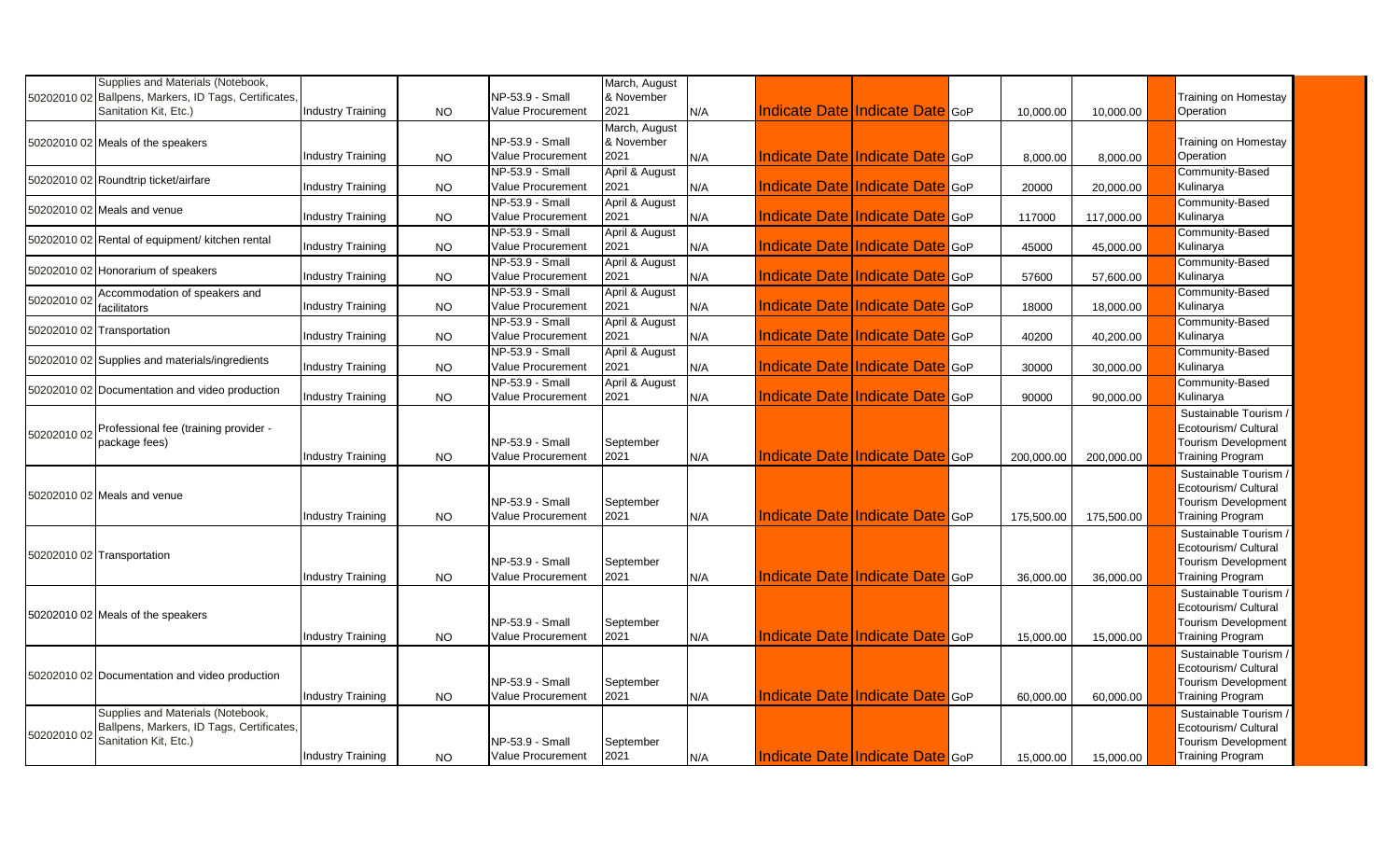|             | 50202010 02 Meals and venue                                                                                         | <b>Industry Training</b>               | NO.       | NP-53.9 - Small<br>Value Procurement | March & May<br>2021                       | N/A | Indicate Date Indicate Date GoP        |  | 66.500.00  | 66,500.00  | Seminar for Tourist<br>Transport/Van Drivers<br>(1 day)                                                                   |
|-------------|---------------------------------------------------------------------------------------------------------------------|----------------------------------------|-----------|--------------------------------------|-------------------------------------------|-----|----------------------------------------|--|------------|------------|---------------------------------------------------------------------------------------------------------------------------|
|             | Supplies and Materials (Notebook,<br>50202010 02 Ballpens, Markers, ID Tags, Certificates,<br>Sanitation Kit, Etc.) | <b>Industry Training</b>               | <b>NO</b> | NP-53.9 - Small<br>Value Procurement | March & May<br>2021                       | N/A | Indicate Date Indicate Date GoP        |  | 10,000.00  | 10,000.00  | Seminar for Tourist<br>Transport/Van Drivers<br>(1 day)                                                                   |
|             | 50202010 02 Honorarium of speakers                                                                                  | <b>Industry Training</b>               | <b>NO</b> | NP-53.9 - Small<br>Value Procurement | March & May<br>2021                       | N/A | <b>Indicate Date Indicate Date GOP</b> |  | 19,200.00  | 19,200.00  | Seminar for Tourist<br>Transport/Van Drivers<br>(1 day)                                                                   |
|             | 50202010 02 Meals of the speakers                                                                                   | Industry Training                      | NO.       | NP-53.9 - Small<br>Value Procurement | March & May<br>2021                       | N/A | Indicate Date Indicate Date GoP        |  | 8,000.00   | 8,000.00   | Seminar for Tourist<br>Transport/Van Drivers<br>$(1$ day)                                                                 |
|             | 50201010 00 Domestic travels                                                                                        | General<br>Administrative &<br>Support | <b>NO</b> | NP-53.9 - Small<br>Value Procurement | January to<br>December 2021               | N/A | Indicate Date Indicate Date GoP        |  | 240.000.00 | 240.000.00 | Official Travel of the<br>Regional Director to<br>attend/representation<br>to events, travel fairs,<br>exhibits, meetings |
|             | 50299030 00 Representation/ Meetings                                                                                | General<br>Administrative &<br>Support | NO.       | NP-53.9 - Small<br>Value Procurement | January to<br>December 2021               | N/A | Indicate Date Indicate Date GoP        |  | 84,000.00  | 84,000.00  | Official Travel of the<br>Regional Director to<br>attend/representation<br>to events, travel fairs,<br>exhibits, meetings |
| 50201010 00 | Airline tickets, Accommodation, Meals,<br>Transportation, Per diem                                                  | General<br>Administrative &<br>Support | <b>NO</b> | NP-53.9 - Small<br>Value Procurement | January to<br>December 2021               | N/A | <b>Indicate Date Indicate Date GOP</b> |  | 80,000.00  | 80,000.00  | Personnel<br>Enhancement<br>trainings as listed by<br><b>DOT Central Office</b>                                           |
| 50203010 00 | Office supplies (in-house)                                                                                          | General<br>Administrative &<br>Support | <b>NO</b> | NP-53.9 - Small<br>Value Procurement | January, April,<br>July & October<br>2021 | N/A | Indicate Date Indicate Date GoP        |  | 135,000.00 | 135,000.00 | Quarterly office<br>supplies as required<br>by the Supply officer                                                         |
| 50299050 03 | Rents - Equipment                                                                                                   | General<br>Administrative &<br>Support | NO.       | NP-53.9 - Small<br>Value Procurement | January to<br>December 2021 $N/A$         |     | <b>Indicate Date Indicate Date GOP</b> |  | 96,000.00  | 96,000.00  | rental of photocopier (<br>2 units for 12 months)                                                                         |
|             | 50299050 01 Rents - Building and Structures                                                                         | General<br>Administrative &<br>Support | <b>NO</b> | NP-53.9 - Small<br>Value Procurement | January to<br>December 2021               | N/A | <b>Indicate Date Indicate Date GOP</b> |  | 900,000.00 | 900,000.00 | Building & structures                                                                                                     |
| 50213050 0  | Repairs and Maintenance - Machinery<br>and Equipment                                                                | General<br>Administrative &<br>Support | NO.       | NP-53.9 - Small<br>Value Procurement | January to<br>December 2021               | N/A | <b>Indicate Date Indicate Date GOP</b> |  | 50.000.00  | 50,000.00  |                                                                                                                           |
| 50213060 01 | Repairs and Maintenance - Motor<br>Vehicles                                                                         | General<br>Administrative &<br>Support | NO.       | NP-53.9 - Small<br>Value Procurement | January to<br>December 2021 N/A           |     | Indicate Date Indicate Date GoP        |  | 200,000.00 | 200,000.00 |                                                                                                                           |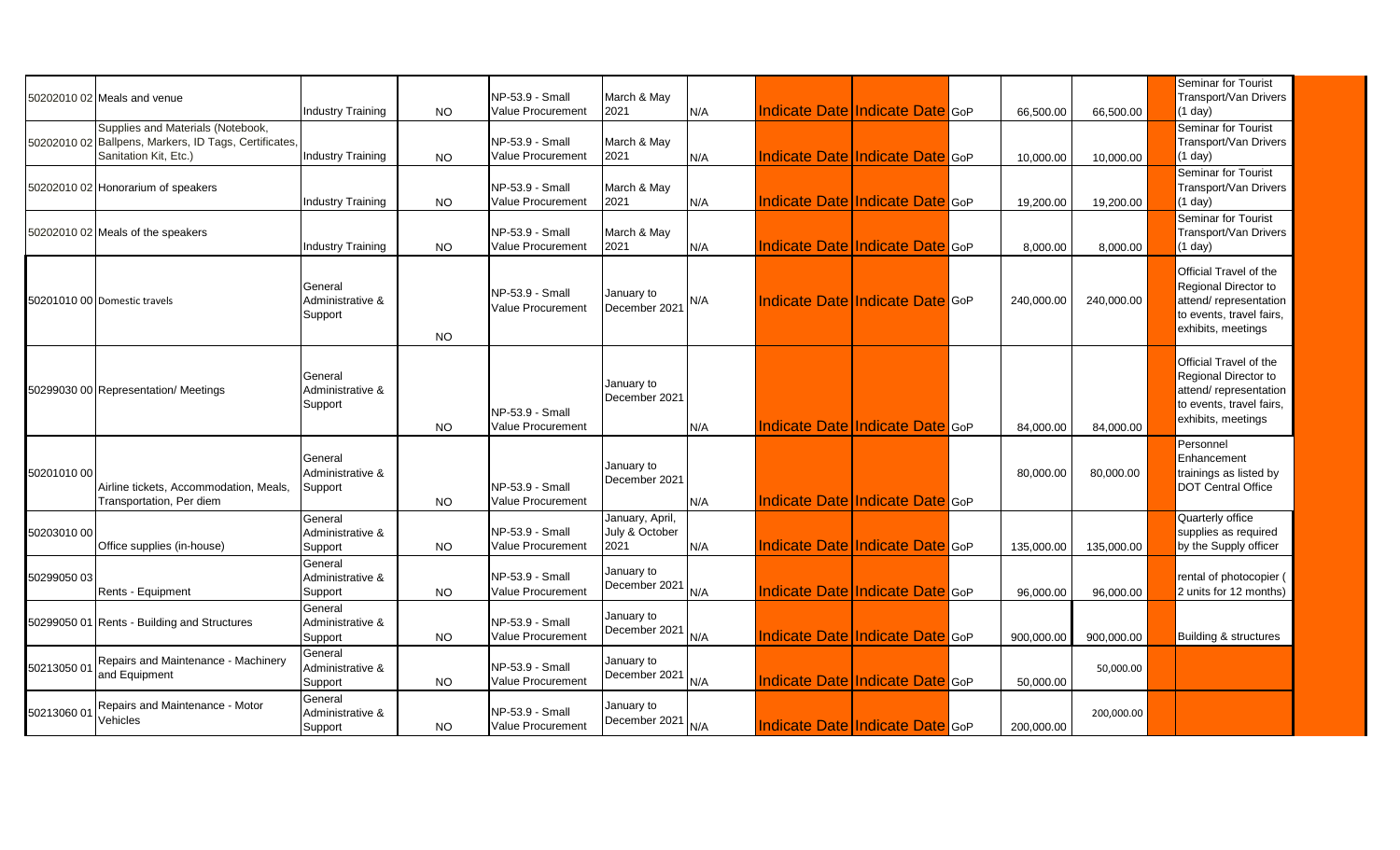|             | 50203090 00 Fuel. Oil and Lubricants                | General<br>Administrative &<br>Support | <b>NO</b> | NP-53.9 - Small<br>Value Procurement        | January to<br>December 2021 | N/A | Indicate Date Indicate Date GoP        |                                        | 230.000.00   | 230,000.00   |                                                                                                              |
|-------------|-----------------------------------------------------|----------------------------------------|-----------|---------------------------------------------|-----------------------------|-----|----------------------------------------|----------------------------------------|--------------|--------------|--------------------------------------------------------------------------------------------------------------|
|             | 50204020 00 Electricity Expenses                    | General<br>Administrative &<br>Support | <b>NO</b> | NP-53.9 - Small<br><b>Value Procurement</b> | January to<br>December 2021 | N/A |                                        | <b>Indicate Date Indicate Date GOP</b> | 372.000.00   | 372,000.00   |                                                                                                              |
| 50210030 00 | <b>Extra Ordinary and Miscellaneous</b><br>Expenses | General<br>Administrative &<br>Support | <b>NO</b> | NP-53.9 - Small<br>Value Procurement        | January to<br>December 2021 | N/A |                                        | <b>Indicate Date Indicate Date GoP</b> | 117,600.00   | 117,600.00   |                                                                                                              |
|             | 50215030 00 Insurance (Bldg., Eqpt., Motor Vehicle) | General<br>Administrative &<br>Support | <b>NO</b> | NP-53.9 - Small<br>Value Procurement        | January to<br>December 2021 | N/A |                                        | <b>Indicate Date Indicate Date GoP</b> | 9.500.00     | 9,500.00     |                                                                                                              |
|             | 50205030 00 Internet Subscription                   | General<br>Administrative &<br>Support | NO.       | NP-53.9 - Small<br>Value Procurement        | January to<br>December 2021 | N/A | Indicate Date Indicate Date GoP        |                                        | 95,000.00    | 95,000.00    |                                                                                                              |
|             | 50211010 00 Legal Services                          | General<br>Administrative &<br>Support | <b>NO</b> | NP-53.9 - Small<br>Value Procurement        | January to<br>December 2021 | N/A |                                        | <b>Indicate Date Indicate Date GOP</b> | 12,000.00    | 12,000.00    |                                                                                                              |
|             | 50205010 00 Postage and Courier Services            | General<br>Administrative &<br>Support | <b>NO</b> | NP-53.9 - Small<br>Value Procurement        | January to<br>December 2021 | N/A |                                        | <b>Indicate Date Indicate Date GOP</b> | 17,000.00    | 17,000.00    |                                                                                                              |
| 50204010 00 | <b>Water Expenses</b>                               | General<br>Administrative &<br>Support | <b>NO</b> | NP-53.9 - Small<br>Value Procurement        | January to<br>December 2021 | N/A | <b>Indicate Date Indicate Date GOP</b> |                                        | 19,200.00    | 19,200.00    |                                                                                                              |
|             | 50205020 01 Telephone Expenses - Mobile             | General<br>Administrative &<br>Support | <b>NO</b> | NP-53.9 - Small<br>Value Procurement        | January to<br>December 2021 | N/A |                                        | <b>Indicate Date Indicate Date GOP</b> | 70,000.00    | 70,000.00    |                                                                                                              |
|             | 50205020 02 Telephone Expenses - Landline           | General<br>Administrative &<br>Support | <b>NO</b> | NP-53.9 - Small<br>Value Procurement        | January to<br>December 2021 | N/A |                                        | <b>Indicate Date Indicate Date GoP</b> | 95.000.00    | 95,000.00    |                                                                                                              |
|             | 50215010 00 Taxes, Duties and Licenses              | General<br>Administrative &<br>Support | <b>NO</b> | NP-53.9 - Small<br>Value Procurement        | January to<br>December 2021 | N/A | <b>Indicate Date Indicate Date GOP</b> |                                        | 2,400.00     | 2,400.00     |                                                                                                              |
|             | 50299070 99 Subscription Expenses - 1500/mo         | General<br>Administrative &<br>Support | <b>NO</b> | NP-53.9 - Small<br><b>Value Procurement</b> | January to<br>December 2021 | N/A |                                        | <b>Indicate Date Indicate Date GOP</b> | 17.600.00    | 17,600.00    |                                                                                                              |
|             | 50212990 00 6 Job Order Personnel for the year      | General<br>Administrative &<br>Support | <b>NO</b> | NP-53.9 - Small<br>Value Procurement        | January to<br>December 2021 | N/A | <b>Indicate Date Indicate Date GoP</b> |                                        | ########## I | 1,927,700.00 | Personnel Service:<br>Job Order6 JO<br>personnel for one year<br>(mid year and year<br>end premium included) |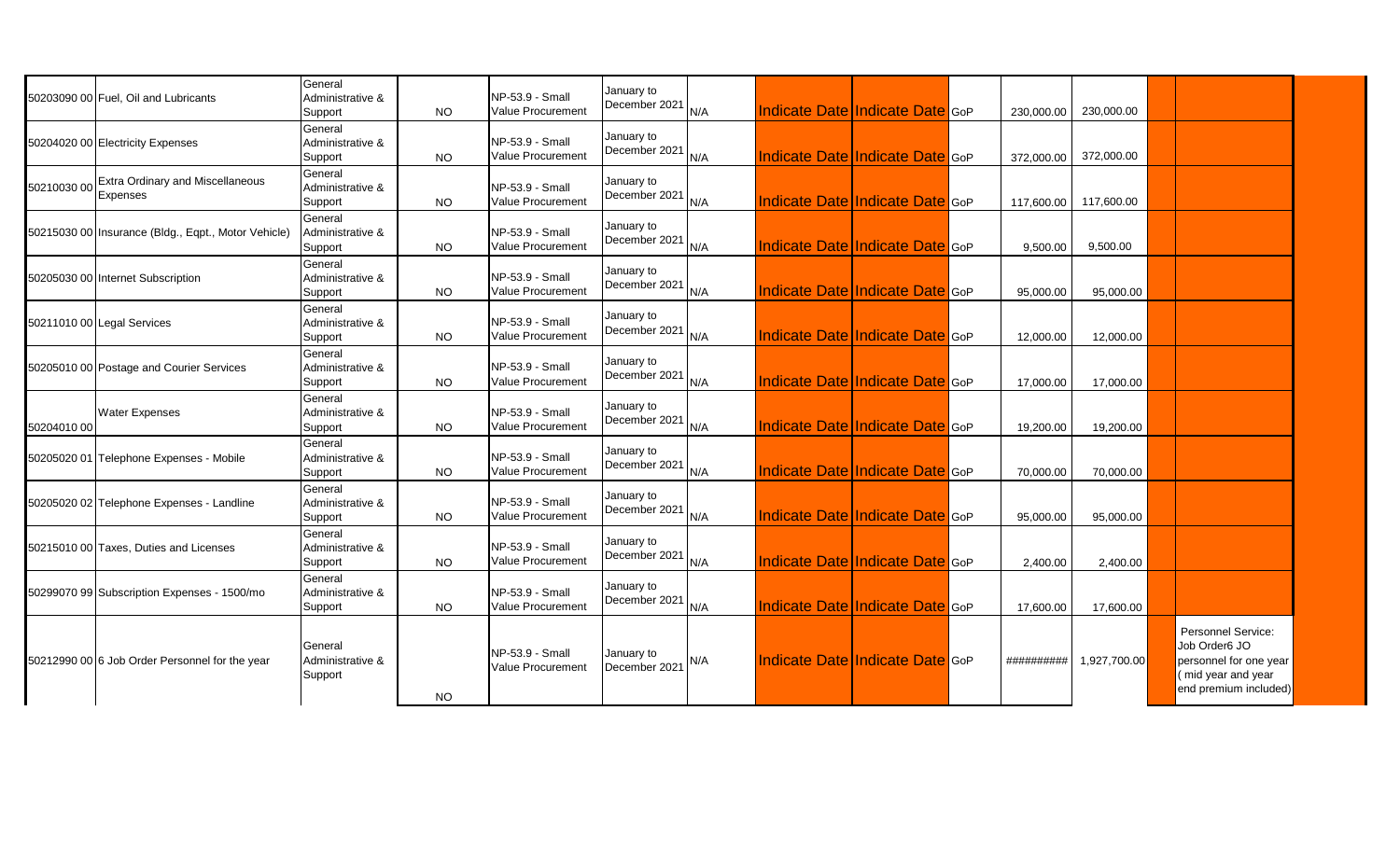|                     | 50299030 00 Meals and venue                       | Standards and<br>Accreditation<br><b>Division</b> | NO.       | NP-53.9 - Small<br>Value Procurement        | Feb to March &<br>June to October<br>2021 | IN/A | <b>Indicate Date Indicate Date GOP</b> | 240,000.00 | 240,000.00 | Conduct of<br>Roadshows/caravans<br>on PAS in all<br>provinces in the region                                      |
|---------------------|---------------------------------------------------|---------------------------------------------------|-----------|---------------------------------------------|-------------------------------------------|------|----------------------------------------|------------|------------|-------------------------------------------------------------------------------------------------------------------|
|                     | 50299050 02 Transportation                        | Standards and<br>Accreditation<br>Division        | <b>NO</b> | NP-53.9 - Small<br>Value Procurement        | Feb to March &<br>June to October<br>2021 | N/A  | Indicate Date Indicate Date GoP        | 42,000.00  | 42,000.00  | Conduct of<br>Roadshows/caravans<br>on PAS in all<br>provinces in the region                                      |
|                     | 50201010 00 Per diem of staff                     | Standards and<br>Accreditation<br>Division        | <b>NO</b> | NP-53.9 - Small<br>Value Procurement        | Feb to March &<br>June to October<br>2021 | N/A  | <b>Indicate Date Indicate Date GOP</b> | 50,400.00  | 50,400.00  | Conduct of<br>Roadshows/caravans<br>on PAS in all<br>provinces in the region                                      |
|                     | 50299010 00 Media advertisement (local newspaper) | Standards and<br>Accreditation<br><b>Division</b> | <b>NO</b> | NP-53.9 - Small<br><b>Value Procurement</b> | February &<br>December 2021 N/A           |      | Indicate Date Indicate Date GoP        | 200.000.00 | 200,000.00 | Production of<br>promotional/info<br>materials on<br>accreditation<br>including media<br>advertisements<br>tokens |
|                     | 50299010 00 Tokens/Giveaways                      | Standards and<br>Accreditation<br><b>Division</b> | <b>NO</b> | NP-53.9 - Small<br>Value Procurement        | Feb to March &<br>June to October<br>2021 | N/A  | <b>Indicate Date Indicate Date GOP</b> | 180,000.00 | 180,000.00 | Production of<br>promotional/info<br>materials on<br>accreditation<br>including media<br>advertisements<br>tokens |
| 50201010 00 Airfare |                                                   | Standards and<br>Accreditation<br><b>Division</b> | <b>NO</b> | NP-53.9 - Small<br><b>Value Procurement</b> | June and<br>December 2021 N/A             |      | Indicate Date Indicate Date GoP        | 112,700.00 | 112,700.00 | Attendance to<br>trainings/retooling/sem<br>nars on accreditation<br>updates                                      |
|                     | 50201010 00 Per diems of staff                    | Standards and<br>Accreditation<br><b>Division</b> | <b>NO</b> | NP-53.9 - Small<br>Value Procurement        | June and<br>December 2021 N/A             |      | <b>Indicate Date Indicate Date GOP</b> | 57,600.00  | 57,600.00  | Attendance to<br>trainings/retooling/sem<br>inars on accreditation<br>updates                                     |
|                     | 50205020 01 Communication                         | Standards and<br>Accreditation<br>Division        | NO.       | NP-53.9 - Small<br>Value Procurement        | January to<br>December 2021               | N/A  | Indicate Date Indicate Date GoP        | 10,000.00  | 10,000.00  | Conduct of inspection<br>to all accredited and<br>accreditable Tourism<br>Establishments in the<br>region         |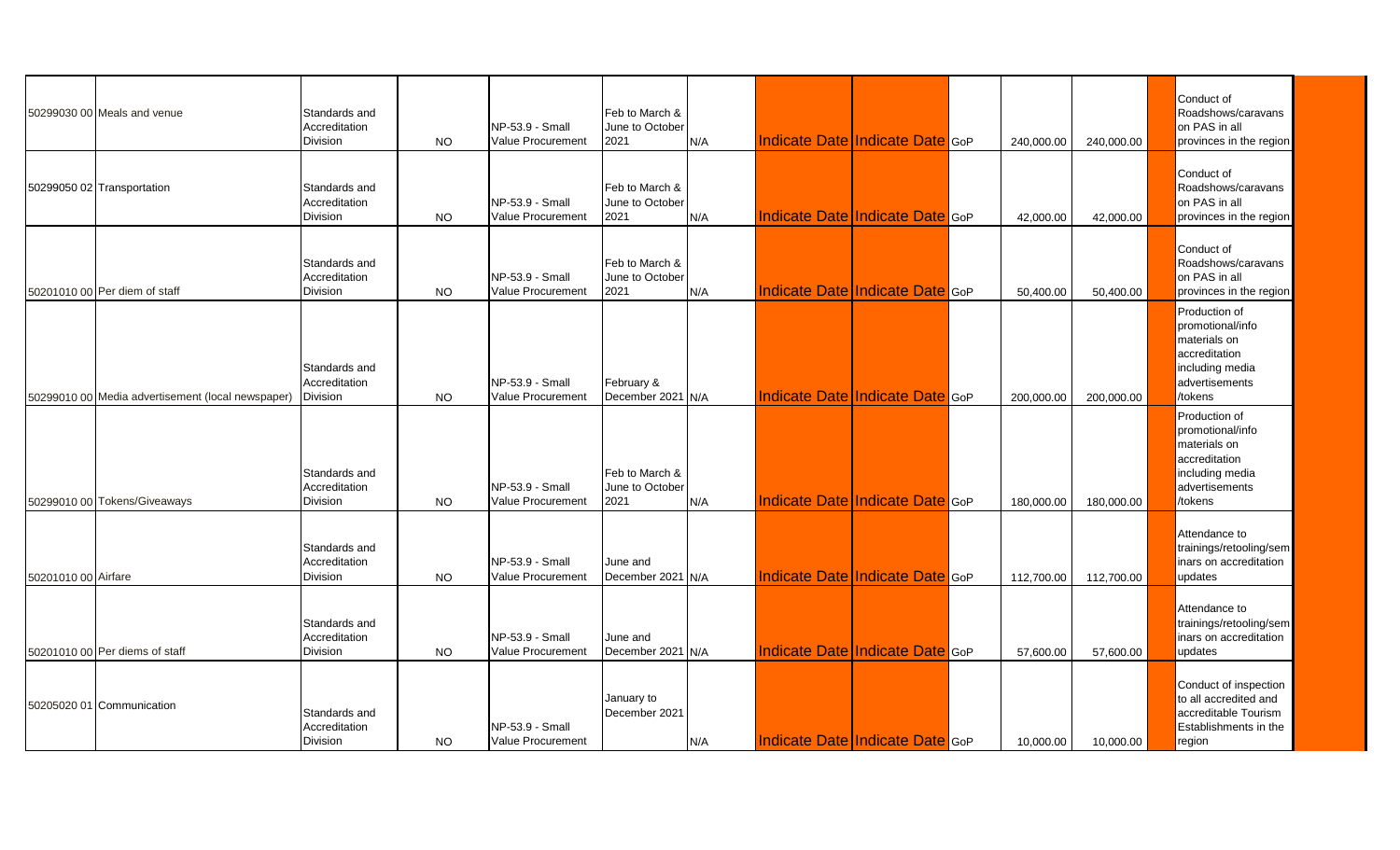|                          | 50201010 00 Per diem of staff             | Standards and<br>Accreditation<br>Division | <b>NO</b> | NP-53.9 - Small<br>Value Procurement | January to<br>December 2021                                   | N/A |                                 | Indicate Date Indicate Date GoP | 100,800.00 | 100,800.00 | Conduct of inspection<br>to all accredited and<br>accreditable Tourism<br>Establishments in the<br>region |
|--------------------------|-------------------------------------------|--------------------------------------------|-----------|--------------------------------------|---------------------------------------------------------------|-----|---------------------------------|---------------------------------|------------|------------|-----------------------------------------------------------------------------------------------------------|
|                          | 50299050 02 Rental of vehicle             | Standards and<br>Accreditation<br>Division | <b>NO</b> | NP-53.9 - Small<br>Value Procurement | January to<br>December 2021                                   | N/A | Indicate Date Indicate Date GoP |                                 | 140.000.00 | 140,000.00 | Conduct of inspection<br>to all accredited and<br>accreditable Tourism<br>Establishments in the<br>region |
|                          | 50205020 01 Communication                 | Standards and<br>Accreditation<br>Division | <b>NO</b> | NP-53.9 - Small<br>Value Procurement | Feb, April, June,<br>August,<br>October,<br>November 2021 N/A |     | Indicate Date Indicate Date GoP |                                 | 5,000.00   | 5,000.00   | <b>Coordination Meetings</b><br>with LGUs                                                                 |
| 50299030 00 Meal hosting |                                           | Standards and<br>Accreditation<br>Division | <b>NO</b> | NP-53.9 - Small<br>Value Procurement | Feb, April, June,<br>August,<br>October,<br>November 2021 N/A |     | Indicate Date Indicate Date GoP |                                 | 112.500.00 | 112,500.00 | <b>Coordination Meetings</b><br>with LGUs                                                                 |
|                          | 50299050 02 Rental of vehicle             | Standards and<br>Accreditation<br>Division | <b>NO</b> | NP-53.9 - Small<br>Value Procurement | Feb, April, June,<br>August,<br>October.<br>November 2021 N/A |     |                                 | Indicate Date Indicate Date GoP | 75,000.00  | 75,000.00  | <b>Coordination Meetings</b><br>with LGUs                                                                 |
|                          | 50299050 02 Rental of vehicle/bus         | Standards and<br>Accreditation<br>Division | <b>NO</b> | NP-53.9 - Small<br>Value Procurement | March, July,<br>November 2021 N/A                             |     |                                 | Indicate Date Indicate Date GoP | 150,000.00 | 150,000.00 | <b>Conduct of Technical</b><br>Accreditation<br>Observation Program                                       |
|                          | 50212990 00 Hiring of Job Order Personnel | Standards and<br>Accreditation<br>Division | <b>NO</b> | NP-53.9 - Small<br>Value Procurement | January 2021                                                  | N/A |                                 | Indicate Date Indicate Date GoP | 240,000.00 | 240,000.00 | Hiring of Job Order<br>Personnel                                                                          |
|                          | 50299030 00 Meals and Venue               | <b>Planning Division</b>                   | <b>NO</b> | NP-53.9 - Small<br>Value Procurement | February to July<br>2021                                      | N/A |                                 | Indicate Date Indicate Date GoP | 120,000.00 | 120,000.00 | Coaching/ Review<br>on the draft of Local<br>Tourism Development<br>Plan                                  |
|                          | 50211990 00 Service Provider              | <b>Planning Division</b>                   | NO.       | NP-53.9 - Small<br>Value Procurement | February to July<br>2021                                      | N/A | Indicate Date Indicate Date GoP |                                 | 75,000.00  | 75,000.00  | Coaching/ Review<br>on the draft of Local<br>Tourism Development<br>Plan                                  |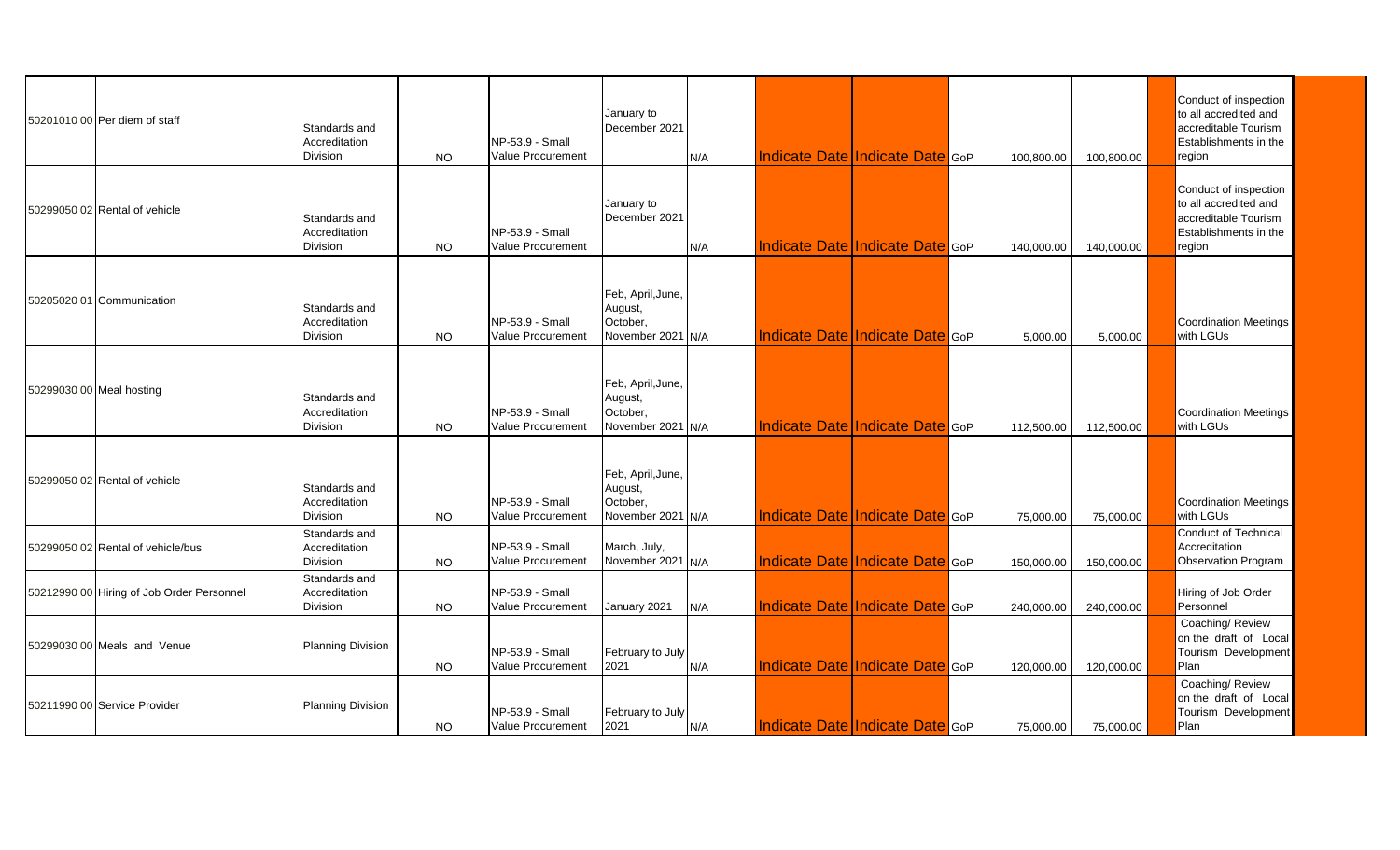| 50203990 00 Miscellaneous    | Planning Division        | <b>NO</b> | NP-53.9 - Small<br><b>Value Procurement</b> | February to July<br>2021        | N/A | Indicate Date Indicate Date GoP        |     | 5.000.00   | 5,000.00   | Coaching/ Review<br>on the draft of Local<br>Tourism Development<br>Plan             |
|------------------------------|--------------------------|-----------|---------------------------------------------|---------------------------------|-----|----------------------------------------|-----|------------|------------|--------------------------------------------------------------------------------------|
| 50299030 00 Meals and Venue  | <b>Planning Division</b> | <b>NO</b> | NP-53.9 - Small<br>Value Procurement        | February, May<br>& August 2021  | N/A | Indicate Date Indicate Date GoP        |     | 96,000.00  | 96,000.00  | Sustainable Tourism<br>Development Plan                                              |
| 50211990 00 Service Provider | Planning Division        | <b>NO</b> | NP-53.9 - Small<br>Value Procurement        | February, May<br>& August 2021  | N/A | Indicate Date Indicate Date GoP        |     | 50,000.00  | 50,000.00  | Sustainable Tourism<br>Development Plan                                              |
| 50203990 00 Miscellaneous    | <b>Planning Division</b> | <b>NO</b> | NP-53.9 - Small<br><b>Value Procurement</b> | February, May<br>& August 2021  | N/A | Indicate Date Indicate Date GoP        |     | 4,000.00   | 4,000.00   | Sustainable Tourism<br>Development Plan                                              |
| 50299030 00 Meals and Venue  | <b>Planning Division</b> | <b>NO</b> | NP-53.9 - Small<br>Value Procurement        | March, April &<br>May 2021      | N/A | <b>Indicate Date Indicate Date GOP</b> |     | 30,000.00  | 30,000.00  | Conduct Orientation/<br>Training on the<br>crafting of Tourism<br>Code               |
| 50211990 00 Professional Fee | Planning Division        | <b>NO</b> | NP-53.9 - Small<br><b>Value Procurement</b> | March, April &<br>May 2021      | N/A | Indicate Date Indicate Date GoP        |     | 10,000.00  | 10,000.00  | Conduct Orientation/<br>Training on the<br>crafting of Tourism<br>Code               |
| 50299050 02 Transportation   | <b>Planning Division</b> | <b>NO</b> | NP-53.9 - Small<br>Value Procurement        | March, April &<br>May 2021      | N/A | <b>Indicate Date Indicate Date GOP</b> |     | 7,000.00   | 7,000.00   | Conduct Orientation/<br>Training on the<br>crafting of Tourism<br>Code               |
| 50203990 00 Miscellaneous    | Planning Division        | <b>NO</b> | NP-53.9 - Small<br>Value Procurement        | March, April &<br>May 2021      | N/A | Indicate Date Indicate Date GoP        |     | 3,000.00   | 3,000.00   | Conduct Orientation/<br>Training on the<br>crafting of Tourism<br>Code               |
| 50299030 00 Meals and Venue  | Planning Division        | <b>NO</b> | <b>Value Procurement</b>                    | September                       | N/A | <b>Indicate Date Indicate Date</b>     | GoP | 120,000.00 | 120,000.00 | <b>TARALETS Project</b>                                                              |
| 50211990 00 Professional Fee | Planning Division        | NO        | NP-53.9 - Small<br>Value Procurement        | January to<br>September<br>2021 | N/A | Indicate Date Indicate Date GoP        |     | 75,000.00  | 75,000.00  | <b>TARALETS Project</b>                                                              |
| 50299050 02 Transportation   | <b>Planning Division</b> | <b>NO</b> | NP-53.9 - Small<br>Value Procurement        | January to<br>September<br>2021 | N/A | Indicate Date Indicate Date GoP        |     | 15.000.00  | 15,000.00  | <b>TARALETS Project</b>                                                              |
| 50203990 00 Miscellaneous    | Planning Division        | <b>NO</b> | NP-53.9 - Small<br>Value Procurement        | January to<br>September<br>2021 | N/A | Indicate Date Indicate Date GoP        |     | 5,000.00   | 5,000.00   | <b>TARALETS Project</b>                                                              |
| 50299030 00 Meals and Venue  | <b>Planning Division</b> | <b>NO</b> | NP-53.9 - Small<br>Value Procurement        | January to June<br>2021         | N/A | Indicate Date Indicate Date GoP        |     | 102,000.00 | 102,000.00 | <b>Business Planning and</b><br>Diversification of<br>products and Sales<br>Channels |
| 50211990 00 Professional Fee | <b>Planning Division</b> | <b>NO</b> | NP-53.9 - Small<br>Value Procurement        | January to June<br>2021         | N/A | Indicate Date Indicate Date GoP        |     | 75,000.00  | 75,000.00  | <b>Business Planning and</b><br>Diversification of<br>products and Sales<br>Channels |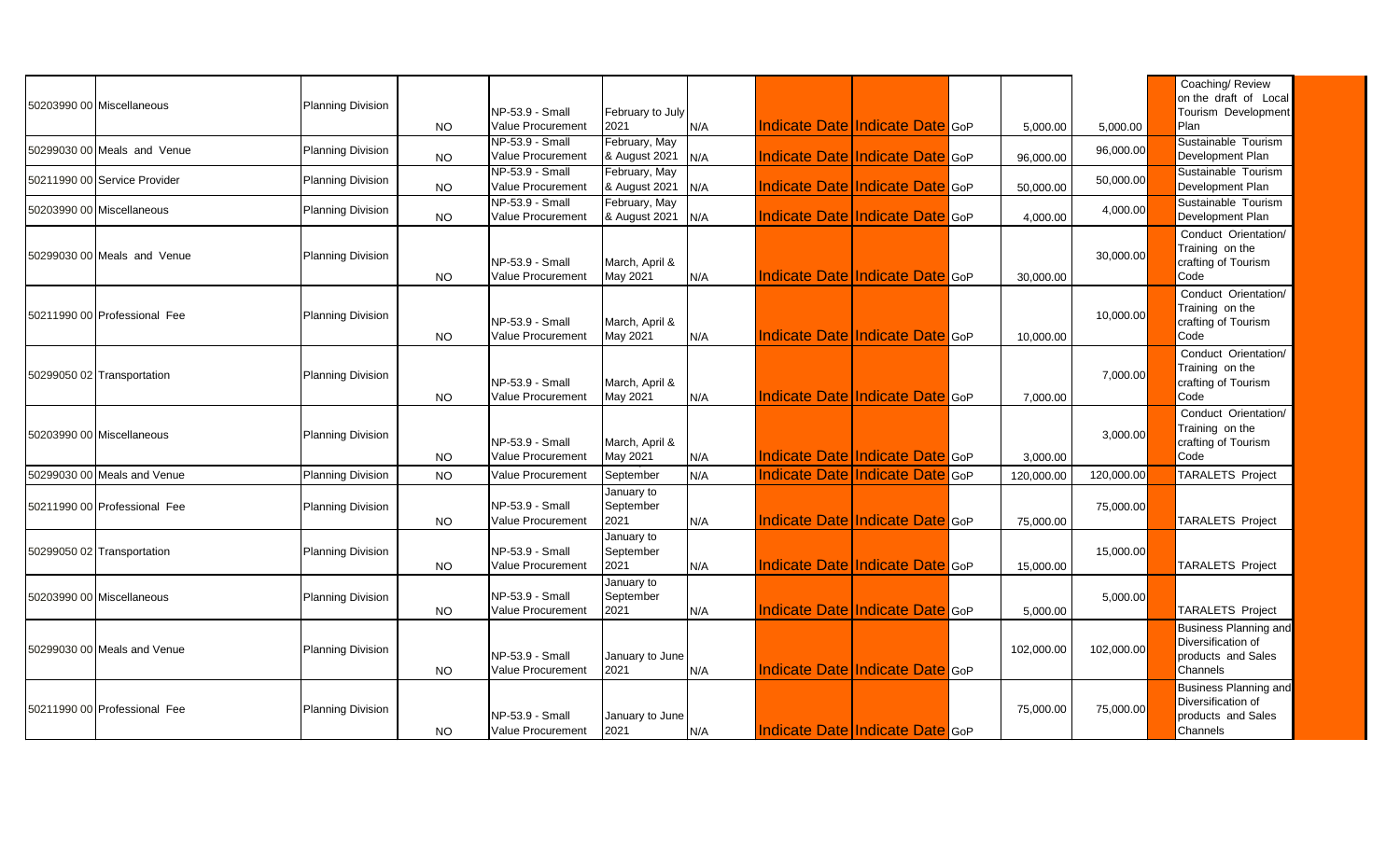|                   | 50299050 02 Transportation                                         | <b>Planning Division</b>                                | <b>NO</b> | NP-53.9 - Small<br>Value Procurement        | January to June<br>2021          | N/A  |                                        | <b>Indicate Date Indicate Date GOP</b> | 15,000.00  | 15,000.00  | <b>Business Planning and</b><br>Diversification of<br>products and Sales<br>Channels     |
|-------------------|--------------------------------------------------------------------|---------------------------------------------------------|-----------|---------------------------------------------|----------------------------------|------|----------------------------------------|----------------------------------------|------------|------------|------------------------------------------------------------------------------------------|
|                   | 50203990 00 Miscellaneous                                          | <b>Planning Division</b>                                | <b>NO</b> | NP-53.9 - Small<br>Value Procurement        | January to June<br>2021          | N/A  |                                        | <b>Indicate Date Indicate Date GOP</b> | 8,000.00   | 8,000.00   | <b>Business Planning and</b><br>Diversification of<br>products and Sales<br>Channels     |
|                   | 50299030 00 Meals and Venue                                        | <b>Planning Division</b>                                | <b>NO</b> | NP-53.9 - Small<br>Value Procurement        | October 2021                     | N/A  |                                        | <b>Indicate Date Indicate Date GOP</b> | 50,000.00  | 50,000.00  | Cultural & Economic<br>Development                                                       |
|                   | 50211990 00 Professional Fee                                       | <b>Planning Division</b>                                | <b>NO</b> | NP-53.9 - Small<br>Value Procurement        | October 2021                     | N/A  | Indicate Date Indicate Date GoP        |                                        | 20,000.00  | 20,000.00  | Cultural & Economic<br>Development                                                       |
|                   | 50203990 00 Miscellaneous                                          | <b>Planning Division</b>                                | <b>NO</b> | NP-53.9 - Small<br>Value Procurement        | October 2021                     | N/A  |                                        | <b>Indicate Date Indicate Date GOP</b> | 5,000.00   | 5,000.00   | Cultural & Economic<br>Development                                                       |
|                   | 50299030 00 Meals and Accommodation of the staff Planning Division |                                                         | <b>NO</b> | NP-53.9 - Small<br><b>Value Procurement</b> | February to<br>December 2021 N/A |      | Indicate Date Indicate Date GoP        |                                        | 10,000.00  | 10,000.00  | Site Validation /<br>Ocular Inspection on<br>various projects (DOT-<br>DPWH Convergence) |
|                   | 50299050 02 Transportation                                         | <b>Planning Division</b>                                | NO.       | NP-53.9 - Small<br><b>Value Procurement</b> | February to<br>December 2021 N/A |      |                                        | <b>Indicate Date Indicate Date GOP</b> | 15,000.00  | 15,000.00  | Site Validation /<br>Ocular Inspection on<br>various projects (DOT-<br>DPWH Convergence) |
| 50299030 00 Meals |                                                                    | <b>Planning Division</b>                                | <b>NO</b> | NP-53.9 - Small<br><b>Value Procurement</b> | March to<br>November 2021 N/A    |      |                                        | <b>Indicate Date Indicate Date GOP</b> | 5,000.00   | 5,000.00   | Generation of<br>Tourism Reports to all<br>provinces in the<br>Region                    |
|                   | 50299050 02 Transportation                                         | <b>Planning Division</b>                                | NO        | NP-53.9 - Small<br>Value Procurement        | March to<br>November 2021 N/A    |      | <b>Indicate Date Indicate Date GOP</b> |                                        | 5,000.00   | 5,000.00   | Tourism Reports to all<br>provinces in the<br>Region                                     |
|                   | 50299050 01 Booth Rental (Pavilion)                                | Market and<br>Product<br>Development<br>Division        | <b>NO</b> | NP-53.9 - Small<br>Value Procurement        | September<br>2021                | N/A  |                                        | Indicate Date Indicate Date GoP        | 100,000.00 | 100,000.00 | <b>Philippine Travel Mart</b><br>(600, 000.00)                                           |
|                   | 50211990 00 Professional Fee (Booth Set-up)                        | Market and<br>Product<br>Development<br><b>Division</b> | <b>NO</b> | NP-53.9 - Small<br>Value Procurement        | September<br>2021                | IN/A |                                        | Indicate Date Indicate Date GoP        | 300.000.00 | 300,000.00 | Philippine Travel Mart                                                                   |
|                   | 50201010 00 Airfare-Domestic                                       | Market and<br>Product<br>Development<br>Division        | <b>NO</b> | NP-53.9 - Small<br>Value Procurement        | September<br>2021                | IN/A | Indicate Date Indicate Date GoP        |                                        | 100,000.00 | 100,000.00 | <b>Philippine Travel Mart</b>                                                            |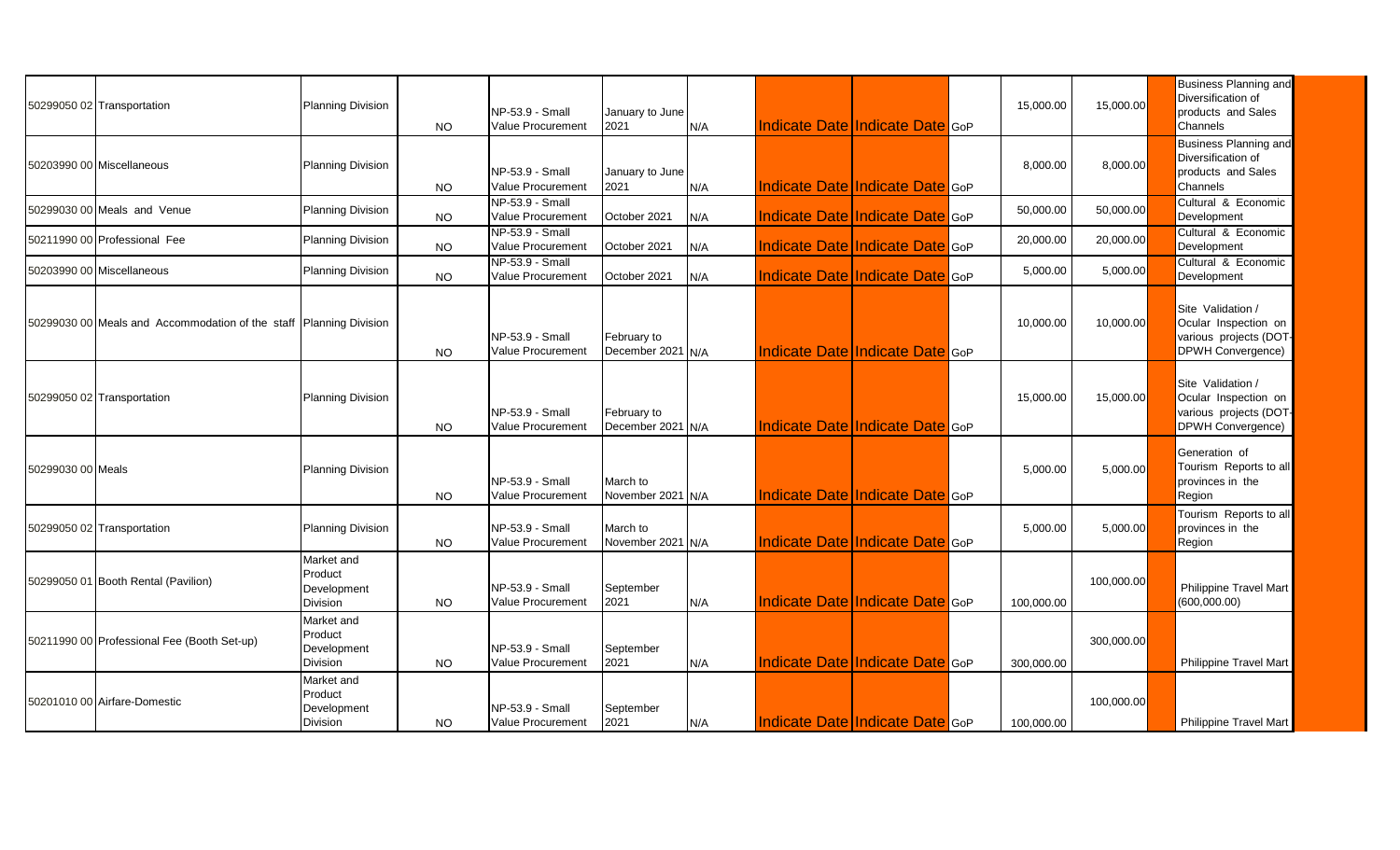|                      | 50299050 03 Transportation                                 | Market and<br>Product<br>Development<br>Division        | <b>NO</b> | NP-53.9 - Small<br>Value Procurement        | September<br>2021               | N/A | Indicate Date Indicate Date GoP        | 30,000.00  | 30,000.00  | <b>Philippine Travel Mart</b>                            |
|----------------------|------------------------------------------------------------|---------------------------------------------------------|-----------|---------------------------------------------|---------------------------------|-----|----------------------------------------|------------|------------|----------------------------------------------------------|
|                      | 50299030 00 Accommodation                                  | Market and<br>Product<br>Development<br>Division        | <b>NO</b> | NP-53.9 - Small<br>Value Procurement        | September<br>2021               | N/A | <b>Indicate Date Indicate Date GOP</b> | 12,000.00  | 12,000.00  | <b>Philippine Travel Mart</b>                            |
| 50203990 00 Supplies |                                                            | Market and<br>Product<br>Development<br>Division        | <b>NO</b> | NP-53.9 - Small<br>Value Procurement        | September<br>2021               | N/A | Indicate Date Indicate Date GoP        | 10,000.00  | 10,000.00  | <b>Philippine Travel Mart</b>                            |
|                      | 50211990 00 Professional Fee (Performers)                  | Market and<br>Product<br>Development<br>Division        | <b>NO</b> | NP-53.9 - Small<br>Value Procurement        | September<br>2021               | N/A | <b>Indicate Date Indicate Date GOP</b> | 48,000.00  | 48,000.00  | <b>Philippine Travel Mart</b>                            |
|                      | 50211990 00 Professional Fee (Graphic Artist)              | Market and<br>Product<br>Development<br>Division        | <b>NO</b> | NP-53.9 - Small<br><b>Value Procurement</b> | April to<br>September<br>2021   | N/A | Indicate Date Indicate Date GoP        | 25,000.00  | 25,000.00  | Production of New<br><b>Marketing Collaterals</b>        |
|                      | 50299010 00 Printing / Fabrication                         | Market and<br>Product<br>Development<br>Division        | <b>NO</b> | NP-53.9 - Small<br><b>Value Procurement</b> | April to<br>September<br>2021   | N/A | Indicate Date Indicate Date GoP        | 130,000.00 | 130,000.00 | <b>Production of New</b><br><b>Marketing Collaterals</b> |
|                      | 50211990 00 Professional Fee - Content Creator             | Market and<br>Product<br>Development<br>Division        | NO.       | NP-53.9 - Small<br>Value Procurement        | January to<br>December 2021 N/A |     | Indicate Date Indicate Date GoP        | 165,000.00 | 165,000.00 | Traditional Media &<br>Social Media<br>Management        |
|                      | 50299030 00 Meals & Venue for Press Forums                 | Market and<br>Product<br>Development<br>Division        | <b>NO</b> | NP-53.9 - Small<br><b>Value Procurement</b> | January to<br>December 2021 N/A |     | <b>Indicate Date Indicate Date GOP</b> | 40,000.00  | 40,000.00  | Traditional Media &<br>Social Media<br>Management        |
| 50299050 03          | Transportation for media fam tour &<br>coverages           | Market and<br>Product<br>Development<br><b>Division</b> | <b>NO</b> | NP-53.9 - Small<br>Value Procurement        | January to<br>December 2021 N/A |     | Indicate Date Indicate Date GoP        | 45,000.00  | 45,000.00  | Traditional Media &<br>Social Media<br>Management        |
| 50299010 00          | Professional Services (Tour handler/tour Product<br>quide) | Market and<br>Development<br>Division                   | <b>NO</b> | NP-53.9 - Small<br><b>Value Procurement</b> | January to<br><b>June 2021</b>  | N/A | Indicate Date Indicate Date GoP        | 30,000.00  | 30,000.00  | <b>Familiarization Tour</b>                              |
|                      | 50299050 03 Transportation (vehicle rental)                | Market and<br>Product<br>Development<br>Division        | NO.       | NP-53.9 - Small<br>Value Procurement        | January to<br><b>June 2021</b>  | N/A | <b>Indicate Date Indicate Date</b> GoP | 60,000.00  | 60,000.00  | <b>Familiarization Tour</b>                              |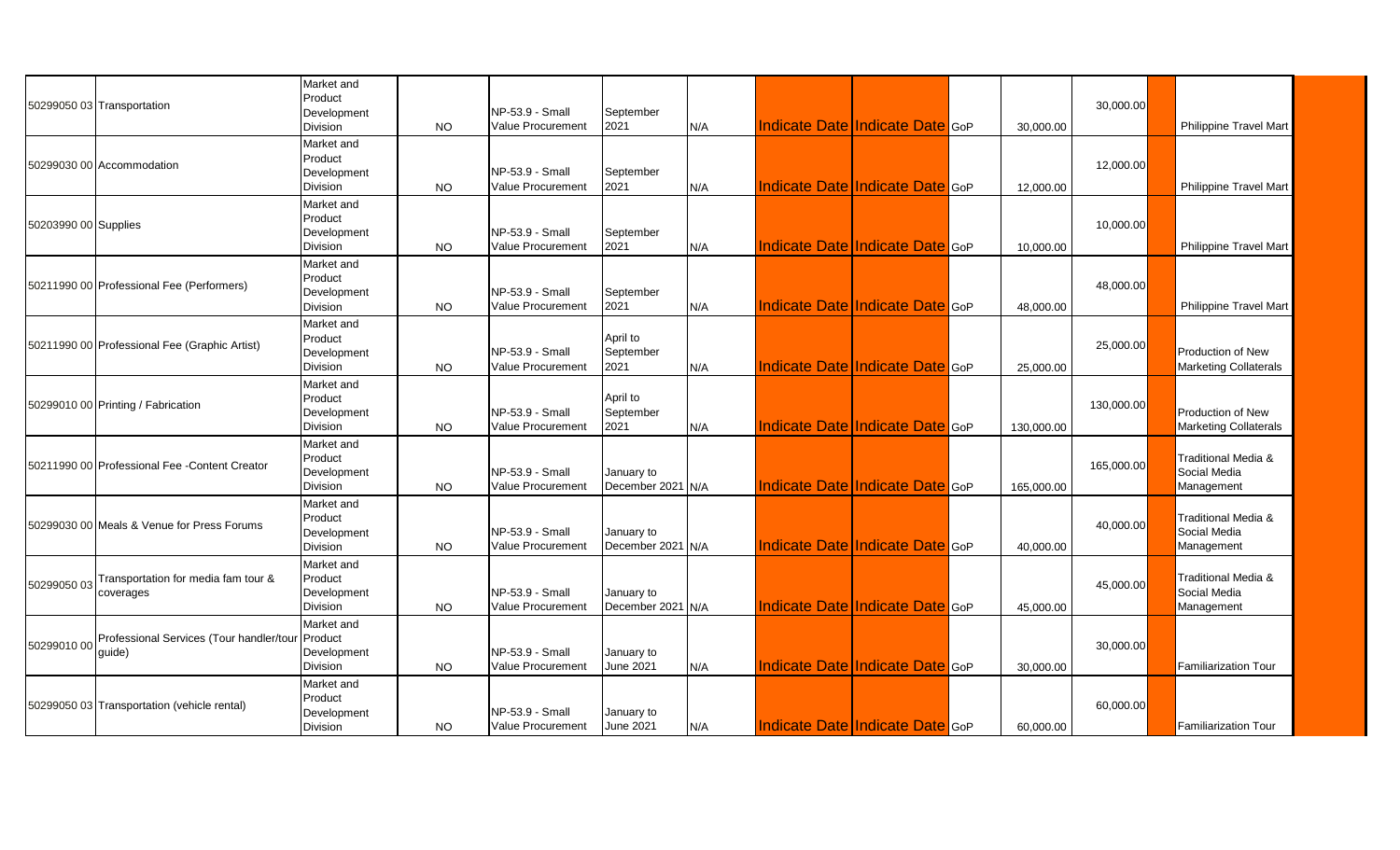|                       | 50299030 00 Accommodation (w/ partial hosting)                     | Market and<br>Product<br>Development<br>Division        | <b>NO</b> | NP-53.9 - Small<br>Value Procurement        | January to<br><b>June 2021</b> | N/A |                                        | Indicate Date Indicate Date GoP        | 40.000.00  | 40,000.00  | <b>Familiarization Tour</b>                                                                          |
|-----------------------|--------------------------------------------------------------------|---------------------------------------------------------|-----------|---------------------------------------------|--------------------------------|-----|----------------------------------------|----------------------------------------|------------|------------|------------------------------------------------------------------------------------------------------|
| 50299030 00 Meals     |                                                                    | Market and<br>Product<br>Development<br><b>Division</b> | <b>NO</b> | NP-53.9 - Small<br><b>Value Procurement</b> | January to<br><b>June 2021</b> | N/A | <b>Indicate Date Indicate Date GOP</b> |                                        | 50,000.00  | 50,000.00  | <b>Familiarization Tour</b>                                                                          |
| 50203990 00 Supplies  |                                                                    | Market and<br>Product<br>Development<br>Division        | <b>NO</b> | NP-53.9 - Small<br><b>Value Procurement</b> | January to<br><b>June 2021</b> | N/A |                                        | <b>Indicate Date Indicate Date GOP</b> | 5,000.00   | 5,000.00   | <b>Familiarization Tour</b>                                                                          |
| 50299010 00 Giveaways |                                                                    | Market and<br>Product<br>Development<br>Division        | <b>NO</b> | NP-53.9 - Small<br><b>Value Procurement</b> | January to<br><b>June 2021</b> | N/A | Indicate Date Indicate Date GoP        |                                        | 15,000.00  | 15,000.00  | <b>Familiarization Tour</b>                                                                          |
|                       | 50299010 00 Professional Services (Photo-Video)                    | Market and<br>Product<br>Development<br>Division        | <b>NO</b> | NP-53.9 - Small<br><b>Value Procurement</b> | April to<br>September<br>2021  | N/A |                                        | <b>Indicate Date Indicate Date GOP</b> | 100.000.00 | 100,000.00 | Assistance to LGU &<br>Private-Sector Led<br><b>Tourism Events</b>                                   |
|                       | 50299010 00 Professional Services (Performers)                     | Market and<br>Product<br>Development<br>Division        | <b>NO</b> | NP-53.9 - Small<br>Value Procurement        | April to<br>September<br>2021  | N/A |                                        | <b>Indicate Date Indicate Date GOP</b> | 20,000.00  | 20,000.00  | Assistance to LGU &<br>Private-Sector Led<br><b>Tourism Events</b>                                   |
|                       | 50299050 03 Transportation                                         | Market and<br>Product<br>Development<br>Division        | <b>NO</b> | NP-53.9 - Small<br>Value Procurement        | April to<br>September<br>2021  | N/A | <b>Indicate Date Indicate Date GOP</b> |                                        | 30,000.00  | 30,000.00  | Assistance to LGU &<br>Private-Sector Led<br><b>Tourism Events</b>                                   |
| 50299030 00 Meals     |                                                                    | Market and<br>Product<br>Development<br><b>Division</b> | <b>NO</b> | NP-53.9 - Small<br>Value Procurement        | April to<br>September<br>2021  | N/A |                                        | <b>Indicate Date Indicate Date GOP</b> | 20.000.00  | 20,000.00  | Assistance to LGU &<br>Private-Sector Led<br><b>Tourism Events</b>                                   |
|                       | 50299010 00 Printing Activities                                    | Market and<br>Product<br>Development<br>Division        | <b>NO</b> | NP-53.9 - Small<br>Value Procurement        | April to<br>September<br>2021  | N/A |                                        | <b>Indicate Date Indicate Date GOP</b> | 30,000.00  | 30,000.00  | Assistance to LGU &<br>Private-Sector Led<br><b>Tourism Events</b>                                   |
|                       | 50299030 00 Meals during planning meetings of<br><b>MICE Davao</b> | Market and<br>Product<br>Development<br>Division        | <b>NO</b> | NP-53.9 - Small<br>Value Procurement        | April to<br>September<br>2021  | N/A |                                        | <b>Indicate Date Indicate Date GoP</b> | 50,000.00  | 50,000.00  | MICE Program                                                                                         |
|                       | 50299010 00 Professional Fee -Brand Specialist                     | Market and<br>Product<br>Development<br>Division        | <b>NO</b> | NP-53.9 - Small<br>Value Procurement        | January to<br>March 2021       | N/A | Indicate Date Indicate Date GoP        |                                        | 250,000.00 | 250.000.00 | Davao Region Brand<br>Development through<br>Communication<br><b>Strategy (Marketing</b><br>Roadmap) |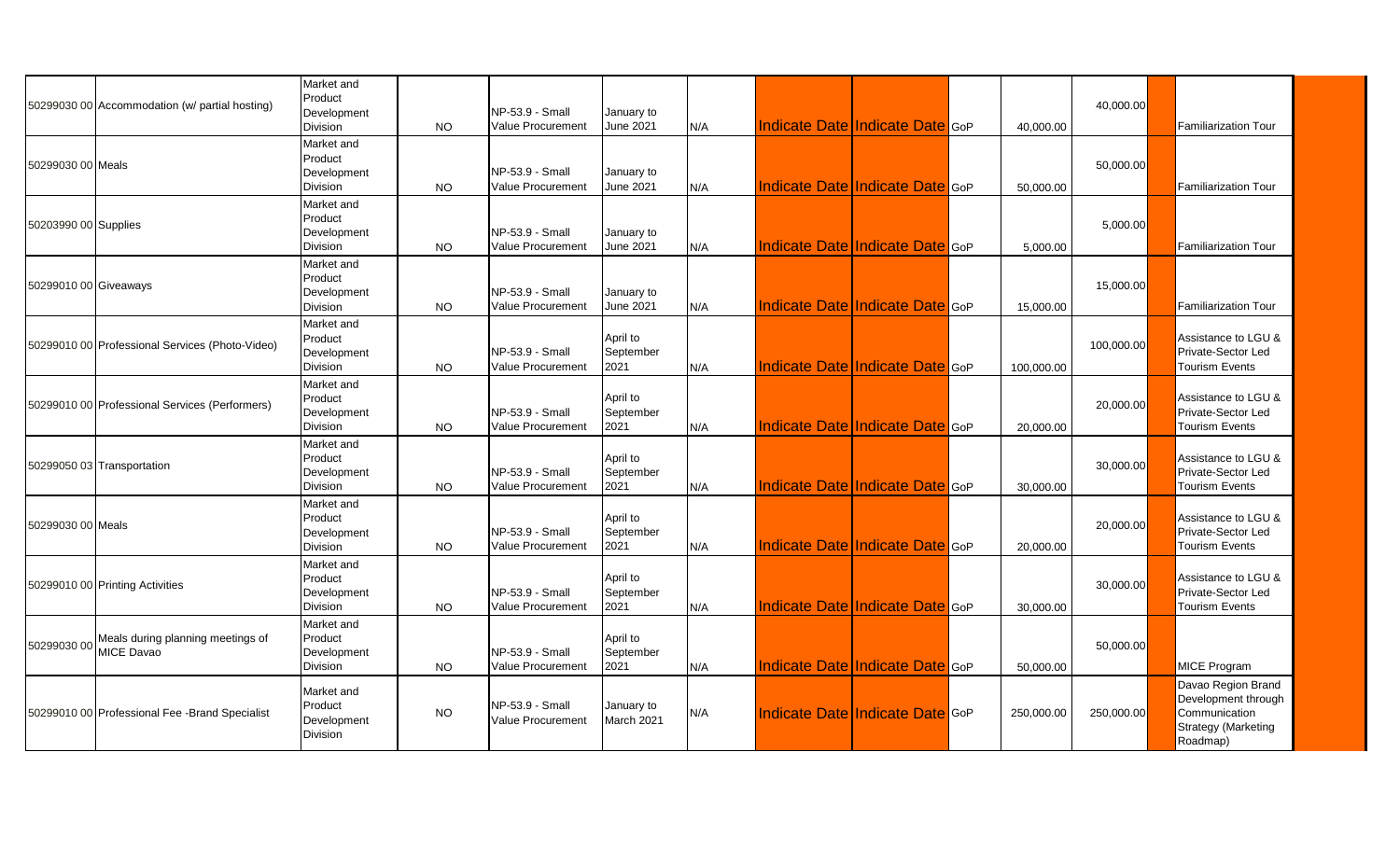|                      | 50299030 00 Meals & Venue for sessions                         | Market and<br>Product<br>Development<br>Division | <b>NO</b> | NP-53.9 - Small<br>Value Procurement        | January to June N/A<br>2021   |     | Indicate Date Indicate Date GoP | 120,000.00 | 120,000.00 | Marketing<br>Communication and<br><b>Advertising Strategy</b><br>Development |
|----------------------|----------------------------------------------------------------|--------------------------------------------------|-----------|---------------------------------------------|-------------------------------|-----|---------------------------------|------------|------------|------------------------------------------------------------------------------|
| 50203990 00 Supplies |                                                                | Market and<br>Product<br>Development<br>Division | <b>NO</b> | NP-53.9 - Small<br><b>Value Procurement</b> | January to June N/A<br>2021   |     | Indicate Date Indicate Date GoP | 10,000.00  | 10,000.00  | Marketing<br>Communication and<br><b>Advertising Strategy</b><br>Development |
|                      | 50299050 03 Transportation                                     | Market and<br>Product<br>Development<br>Division | <b>NO</b> | NP-53.9 - Small<br>Value Procurement        | January to June $N/A$<br>2021 |     | Indicate Date Indicate Date GoP | 20,000.00  | 20,000.00  | Marketing<br>Communication and<br><b>Advertising Strategy</b><br>Development |
|                      | 50299010 00 Professional Fee (AVP Production)                  | Market and<br>Product<br>Development<br>Division | <b>NO</b> | NP-53.9 - Small<br>Value Procurement        | April to<br>December 2021     | N/A | Indicate Date Indicate Date GoP | 500,000.00 | 500,000.00 | Execution of<br>Communication<br><b>Materials</b>                            |
|                      | 50299010 00 Printing- Billboards & Brochures &<br>merchandises | Market and<br>Product<br>Development<br>Division | <b>NO</b> | NP-53.9 - Small<br>Value Procurement        | April to<br>December 2021     | N/A | Indicate Date Indicate Date GoP | 150,000.00 | 150,000.00 | Execution of<br>Communication<br><b>Materials</b>                            |
|                      | Professional Fee (Website<br>50299010 00 Development)          | Market and<br>Product<br>Development<br>Division | <b>NO</b> | NP-53.9 - Small<br><b>Value Procurement</b> | April to<br>December 2021     | N/A | Indicate Date Indicate Date GoP | 80,000.00  | 80,000.00  | Execution of<br>Communication<br><b>Materials</b>                            |
|                      | 50299010 00 Advertising Placements                             | Market and<br>Product<br>Development<br>Division | <b>NO</b> | NP-53.9 - Small<br>Value Procurement        | April to<br>December 2021     | N/A | Indicate Date Indicate Date GoP | 20,000.00  | 20,000.00  | Execution of<br>Communication<br><b>Materials</b>                            |
| 50299050 03          | Transportation for media fam tour &<br>circuit validations     | Market and<br>Product<br>Development<br>Division | <b>NO</b> | NP-53.9 - Small<br>Value Procurement        | April to<br>December 2021     | N/A | Indicate Date Indicate Date GoP | 100,000.00 | 100,000.00 | <b>Product Development</b><br>Campaign                                       |
|                      | 50299030 00 Meals during familiarization tours                 | Market and<br>Product<br>Development<br>Division | <b>NO</b> | NP-53.9 - Small<br>Value Procurement        | April to<br>December 2021     | N/A | Indicate Date Indicate Date GoP | 50,000.00  | 50,000.00  | <b>Product Development</b><br>Campaign                                       |
| 50299010 00          | Professional Services (Tour handler/tour<br>quide)             | Market and<br>Product<br>Development<br>Division | <b>NO</b> | NP-53.9 - Small<br><b>Value Procurement</b> | April to<br>December 2021     | N/A | Indicate Date Indicate Date GoP | 75,000.00  | 75,000.00  | <b>Product Development</b><br>Campaign                                       |
|                      | 50299030 00 Accommodation                                      | Market and<br>Product<br>Development<br>Division | <b>NO</b> | NP-53.9 - Small<br>Value Procurement        | April to<br>December 2021     | N/A | Indicate Date Indicate Date GoP | 75,000.00  | 75,000.00  | <b>Product Development</b><br>Campaign                                       |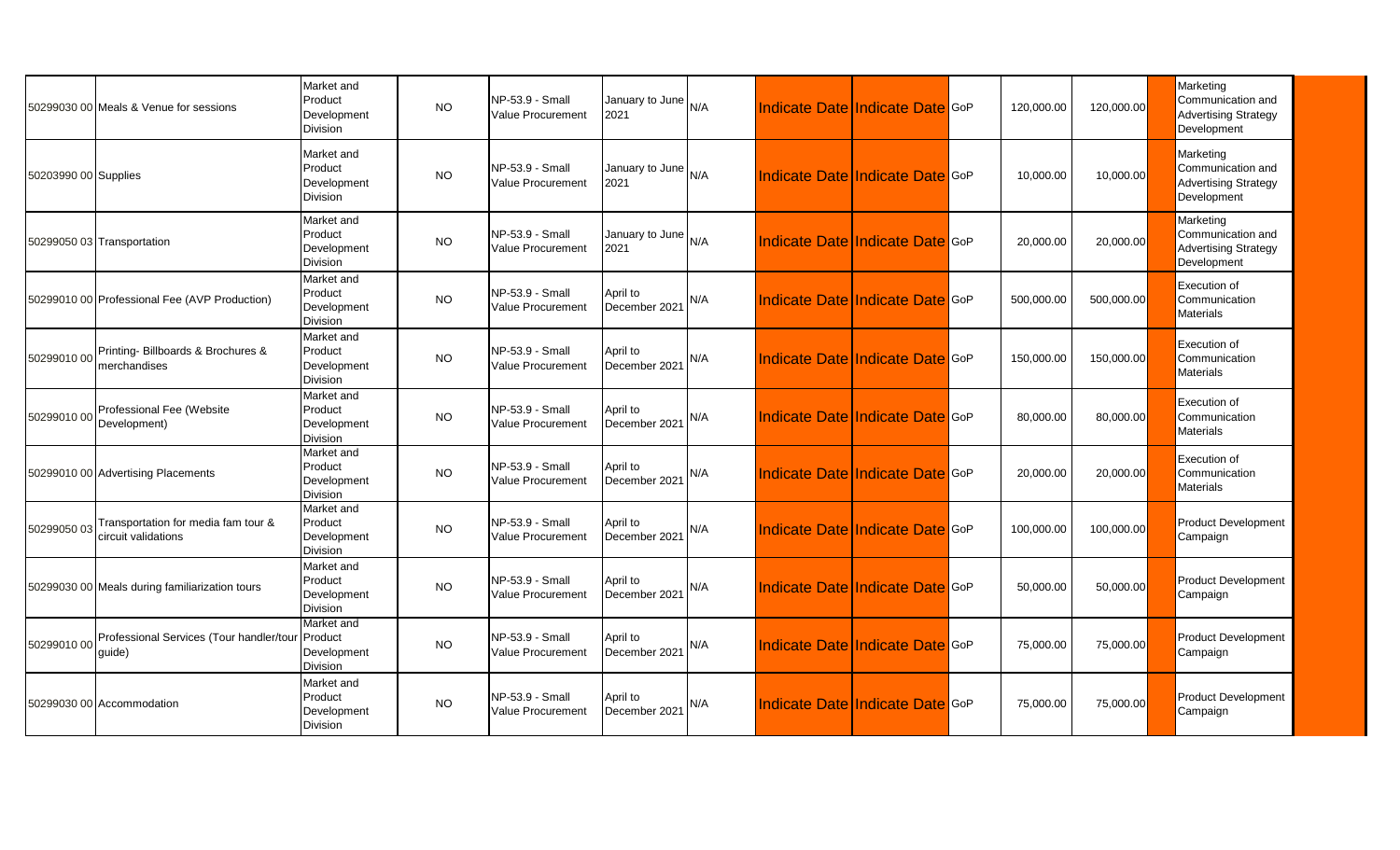|                      | 50299030 00 Meals & Venue for sessions                                                                                  | Market and<br>Product<br>Development<br>Division        | <b>NO</b> | NP-53.9 - Small<br>Value Procurement        | January to<br>March 2021    | IN/A | <b>Indicate Date Indicate Date GOP</b> |  | 150,000.00 | 150,000.00 | Product & Marketing<br><b>Planning Activities</b>                                              |
|----------------------|-------------------------------------------------------------------------------------------------------------------------|---------------------------------------------------------|-----------|---------------------------------------------|-----------------------------|------|----------------------------------------|--|------------|------------|------------------------------------------------------------------------------------------------|
| 50203990 00 Supplies |                                                                                                                         | Market and<br>Product<br>Development<br><b>Division</b> | <b>NO</b> | NP-53.9 - Small<br><b>Value Procurement</b> | January to<br>March 2021    | IN/A | Indicate Date Indicate Date GoP        |  | 10,000.00  | 10,000.00  | Product & Marketing<br><b>Planning Activities</b>                                              |
|                      | 50299050 03 Transportation                                                                                              | Market and<br>Product<br>Development<br>Division        | <b>NO</b> | NP-53.9 - Small<br>Value Procurement        | January to<br>March 2021    | IN/A | Indicate Date Indicate Date GoP        |  | 40,000.00  | 40,000.00  | Product & Marketing<br><b>Planning Activities</b>                                              |
|                      | 50201010 00 Airfare-Domestic                                                                                            | Market and<br>Product<br>Development<br><b>Division</b> | <b>NO</b> | NP-53.9 - Small<br>Value Procurement        | January to<br>December 2021 | N/A  | Indicate Date Indicate Date GoP        |  | 60,000.00  | 60,000.00  | <del>Attenuance to</del><br>domestic events<br>(national conventions,<br>planning conventions, |
| 50201010 00 Per Diem |                                                                                                                         | Market and<br>Product<br>Development<br>Division        | <b>NO</b> | NP-53.9 - Small<br><b>Value Procurement</b> | January to<br>December 2021 | N/A  | Indicate Date Indicate Date GoP        |  | 20,000.00  | 20,000.00  | domestic events<br>(national conventions,<br>planning conventions.                             |
| 50203990 00 Supplies |                                                                                                                         | Market and<br>Product<br>Development<br><b>Division</b> | <b>NO</b> | NP-53.9 - Small<br>Value Procurement        | January to<br>December 2021 | N/A  | Indicate Date Indicate Date GoP        |  | 20,000.00  | 20,000.00  | Attendance to<br>domestic events<br>(national conventions,<br>planning conventions,            |
|                      | 50299050 03 Transportation                                                                                              | Market and<br>Product<br>Development<br>Division        | <b>NO</b> | NP-53.9 - Small<br>Value Procurement        | January to<br>December 2021 | N/A  | Indicate Date Indicate Date GoP        |  | 75,000.00  | 75,000.00  | New Product Site<br>Inspections &<br><b>Validation Activities</b>                              |
|                      | 50299030 00 Accommodation                                                                                               | Market and<br>Product<br>Development<br><b>Division</b> | <b>NO</b> | NP-53.9 - Small<br>Value Procurement        | January to<br>December 2021 | N/A  | Indicate Date Indicate Date GoP        |  | 25,000.00  | 25,000.00  | New Product Site<br>Inspections &<br><b>Validation Activities</b>                              |
| 50203990 00 Supplies |                                                                                                                         | Market and<br>Product<br>Development<br><b>Division</b> | <b>NO</b> | NP-53.9 - Small<br>Value Procurement        | January to<br>December 2021 | N/A  | Indicate Date Indicate Date GoP        |  |            |            | New Product Site<br>Inspections &<br><b>Validation Activities</b>                              |
|                      | 50205020 01 Telephone Expense                                                                                           | Market and<br>Product<br>Development<br><b>Division</b> | <b>NO</b> | <b>NP-53.9 - Small</b><br>Value Procurement | January to<br>December 2021 | N/A  | Indicate Date Indicate Date GoP        |  | 48,000.00  | 48,000.00  | Coordination activities                                                                        |
| 50299030 00          | Meals during coordination meetings (to<br>include product-specific coordinative<br>mtgs, ie. dive, halal meetings, etc) | Market and<br>Product<br>Development<br>Division        | <b>NO</b> | NP-53.9 - Small<br><b>Value Procurement</b> | January to<br>December 2021 | N/A  | Indicate Date Indicate Date GoP        |  | 42,000.00  | 42,000.00  | Coordination activities                                                                        |